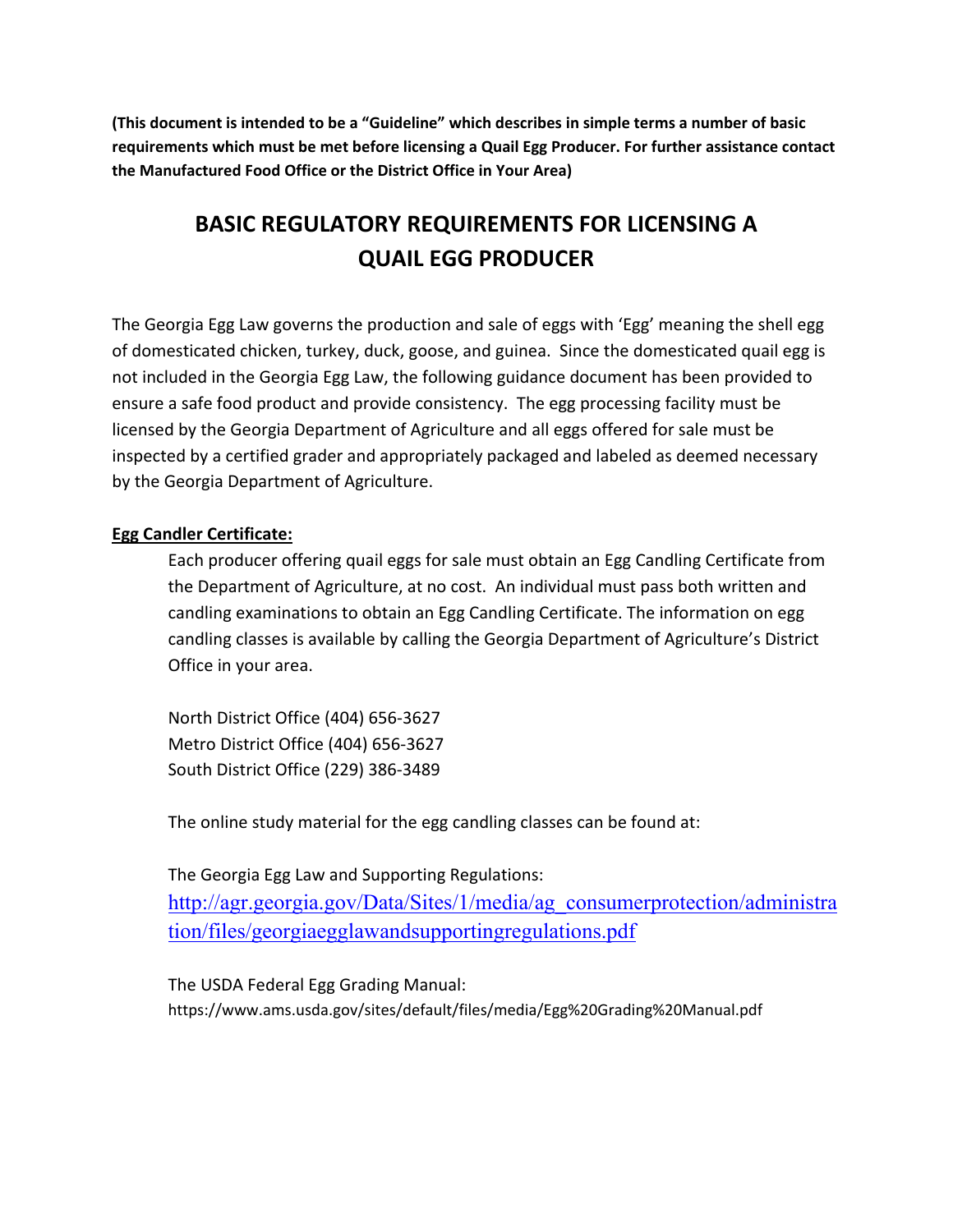## **Facilities:**

It shall be unlawful for any person to engage in business as a wholesaler or as a quail egg handler without first obtaining a Food Sales Establishment license from the Commissioner. An annual license fee is required upon licensing and due annually on July  $1<sup>st</sup>$ .

#### **Facility Requirements:**

The area used to produce eggs must be approved by the Department of Agriculture before receiving a Food Sales Establishment License.

A refrigerator is required to store eggs prior to distribution. The refrigerator must maintain an ambient air temperature of 45 degrees Fahrenheit or below.

One sink with hot and cold running water is required. Water shall be obtained from an approved public or private source. The water source and system shall be of sufficient capacity and pressure to meet the water demands of the food establishment.

A plumbing system shall be designed constructed and installed according to local code. Floor drains may be required under some conditions and shall be installed as regulations and local codes require. A Plumbing system and hoses conveying water shall be constructed and repaired with approved materials.

Sewage shall be disposed through an approved public or individual disposal system. County or Municipal sewer system evaluation may be required to approve a grease trap, or allow an exemption.

The outside premises shall be free of excessive vegetative growth and debris. Adequate pest control measures shall be in place to preclude contamination by insects, rodents, and other pests: within the area/physical facility and its content; and the contiguous land or property.

## **Packaging and Labeling Requirements:**

Within the intent and purpose of these guidelines, quail eggs are classified as nest run eggs, and should be labeled as such.

At the time of packing each case of quail eggs, the producer or dealer shall affix a label of not less than two inches by four inches or not less than eight square inches on one